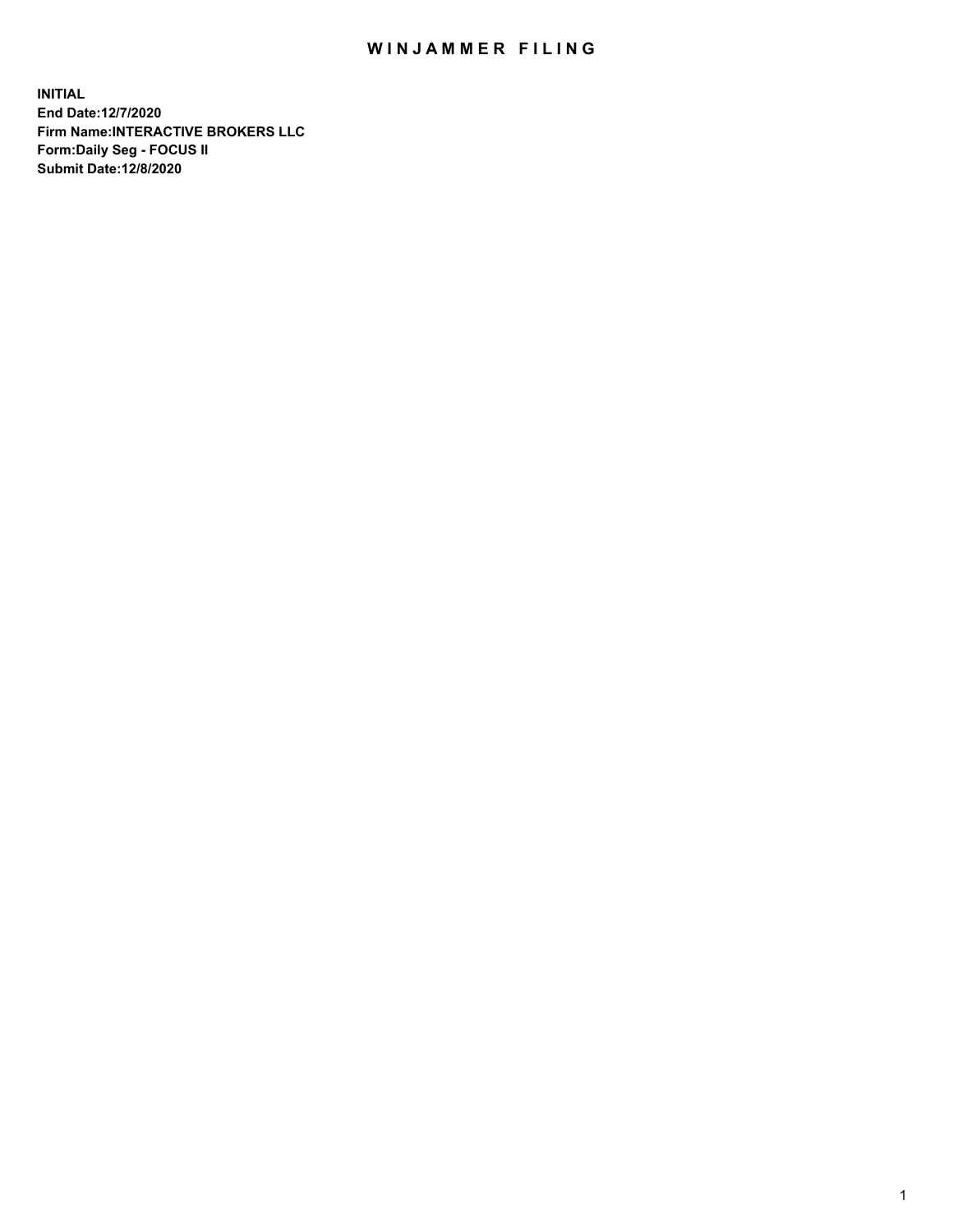**INITIAL End Date:12/7/2020 Firm Name:INTERACTIVE BROKERS LLC Form:Daily Seg - FOCUS II Submit Date:12/8/2020 Daily Segregation - Cover Page**

| Name of Company                                                                                                                                                                                                                                                                                                               | <b>INTERACTIVE BROKERS LLC</b>                                                                  |  |
|-------------------------------------------------------------------------------------------------------------------------------------------------------------------------------------------------------------------------------------------------------------------------------------------------------------------------------|-------------------------------------------------------------------------------------------------|--|
| <b>Contact Name</b>                                                                                                                                                                                                                                                                                                           | James Menicucci                                                                                 |  |
| <b>Contact Phone Number</b>                                                                                                                                                                                                                                                                                                   | 203-618-8085                                                                                    |  |
| <b>Contact Email Address</b>                                                                                                                                                                                                                                                                                                  | jmenicucci@interactivebrokers.c<br><u>om</u>                                                    |  |
| FCM's Customer Segregated Funds Residual Interest Target (choose one):<br>a. Minimum dollar amount: ; or<br>b. Minimum percentage of customer segregated funds required:% ; or<br>c. Dollar amount range between: and; or<br>d. Percentage range of customer segregated funds required between:% and%.                        | $\overline{\mathbf{0}}$<br>$\overline{\mathbf{0}}$<br>155,000,000 245,000,000<br>0 <sub>0</sub> |  |
| FCM's Customer Secured Amount Funds Residual Interest Target (choose one):<br>a. Minimum dollar amount: ; or<br>b. Minimum percentage of customer secured funds required:%; or<br>c. Dollar amount range between: and; or<br>d. Percentage range of customer secured funds required between:% and%.                           | $\overline{\mathbf{0}}$<br>$\overline{\mathbf{0}}$<br>80,000,000 120,000,000<br>0 <sub>0</sub>  |  |
| FCM's Cleared Swaps Customer Collateral Residual Interest Target (choose one):<br>a. Minimum dollar amount: ; or<br>b. Minimum percentage of cleared swaps customer collateral required:%; or<br>c. Dollar amount range between: and; or<br>d. Percentage range of cleared swaps customer collateral required between:% and%. | $\overline{\mathbf{0}}$<br>$\overline{\mathbf{0}}$<br>0 <sub>0</sub><br>0 <sub>0</sub>          |  |

Attach supporting documents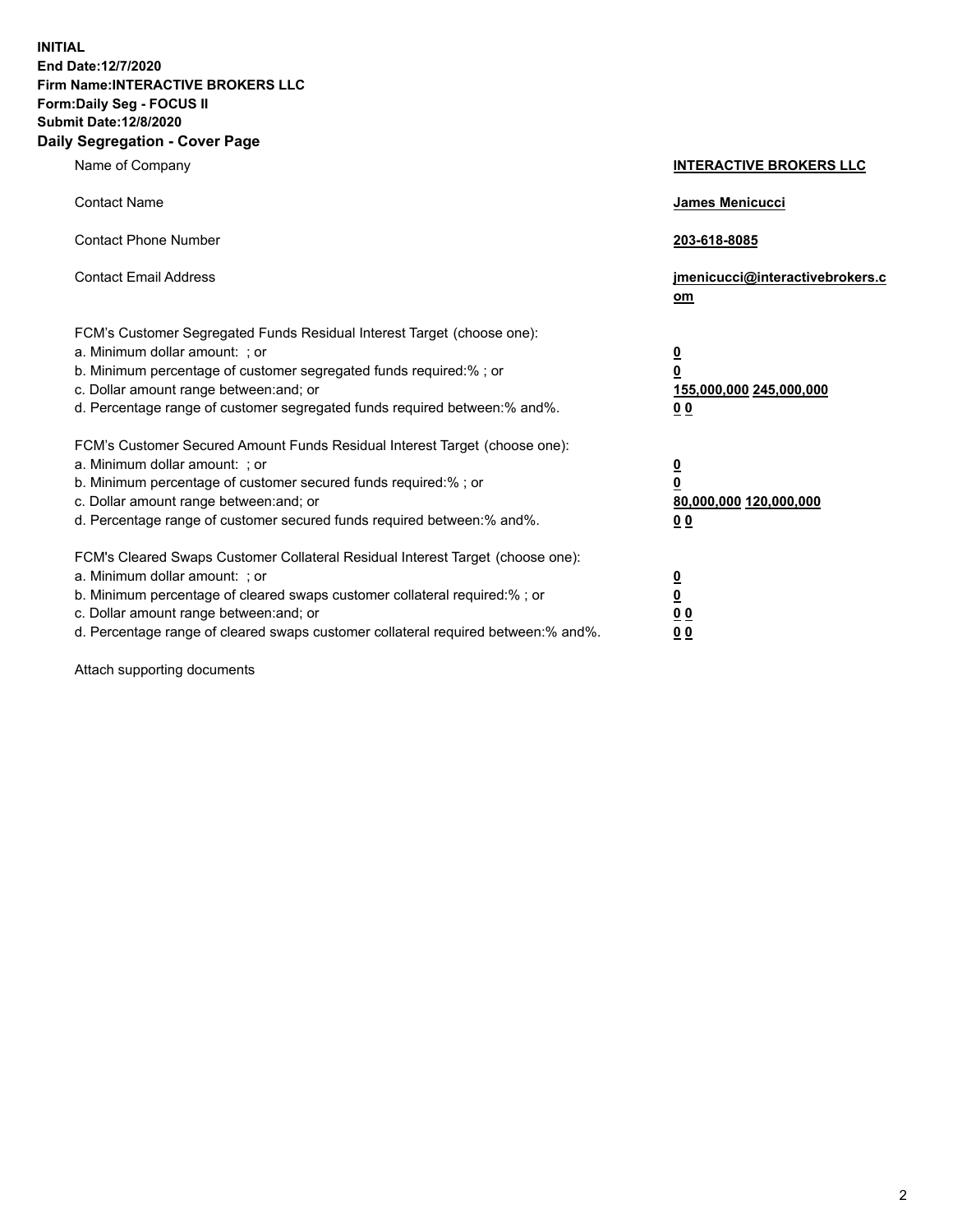**INITIAL End Date:12/7/2020 Firm Name:INTERACTIVE BROKERS LLC Form:Daily Seg - FOCUS II Submit Date:12/8/2020 Daily Segregation - Secured Amounts**

## Foreign Futures and Foreign Options Secured Amounts Amount required to be set aside pursuant to law, rule or regulation of a foreign government or a rule of a self-regulatory organization authorized thereunder **0** [7305] 1. Net ledger balance - Foreign Futures and Foreign Option Trading - All Customers A. Cash **541,562,537** [7315] B. Securities (at market) **0** [7317] 2. Net unrealized profit (loss) in open futures contracts traded on a foreign board of trade **13,923,820** [7325] 3. Exchange traded options a. Market value of open option contracts purchased on a foreign board of trade **95,427** [7335] b. Market value of open contracts granted (sold) on a foreign board of trade **-91,997** [7337] 4. Net equity (deficit) (add lines 1. 2. and 3.) **555,489,787** [7345] 5. Account liquidating to a deficit and account with a debit balances - gross amount **6,722** [7351] Less: amount offset by customer owned securities **0** [7352] **6,722** [7354] 6. Amount required to be set aside as the secured amount - Net Liquidating Equity Method (add lines 4 and 5) **555,496,509** [7355] 7. Greater of amount required to be set aside pursuant to foreign jurisdiction (above) or line 6. **555,496,509** [7360] FUNDS DEPOSITED IN SEPARATE REGULATION 30.7 ACCOUNTS 1. Cash in banks A. Banks located in the United States **23,274,225** [7500] B. Other banks qualified under Regulation 30.7 **0** [7520] **23,274,225** [7530] 2. Securities A. In safekeeping with banks located in the United States **499,940,000** [7540] B. In safekeeping with other banks qualified under Regulation 30.7 **0** [7560] **499,940,000** [7570] 3. Equities with registered futures commission merchants A. Cash **0** [7580] B. Securities **0** [7590] C. Unrealized gain (loss) on open futures contracts **0** [7600] D. Value of long option contracts **0** [7610] E. Value of short option contracts **0** [7615] **0** [7620] 4. Amounts held by clearing organizations of foreign boards of trade A. Cash **0** [7640] B. Securities **0** [7650] C. Amount due to (from) clearing organization - daily variation **0** [7660] D. Value of long option contracts **0** [7670] E. Value of short option contracts **0** [7675] **0** [7680] 5. Amounts held by members of foreign boards of trade A. Cash **147,155,796** [7700] B. Securities **0** [7710] C. Unrealized gain (loss) on open futures contracts **5,728,370** [7720] D. Value of long option contracts **95,427** [7730] E. Value of short option contracts **-91,997** [7735] **152,887,596** [7740] 6. Amounts with other depositories designated by a foreign board of trade **0** [7760] 7. Segregated funds on hand **0** [7765] 8. Total funds in separate section 30.7 accounts **676,101,821** [7770] 9. Excess (deficiency) Set Aside for Secured Amount (subtract line 7 Secured Statement Page 1 from Line 8) **120,605,312** [7380] 10. Management Target Amount for Excess funds in separate section 30.7 accounts **80,000,000** [7780] 11. Excess (deficiency) funds in separate 30.7 accounts over (under) Management Target **40,605,312** [7785]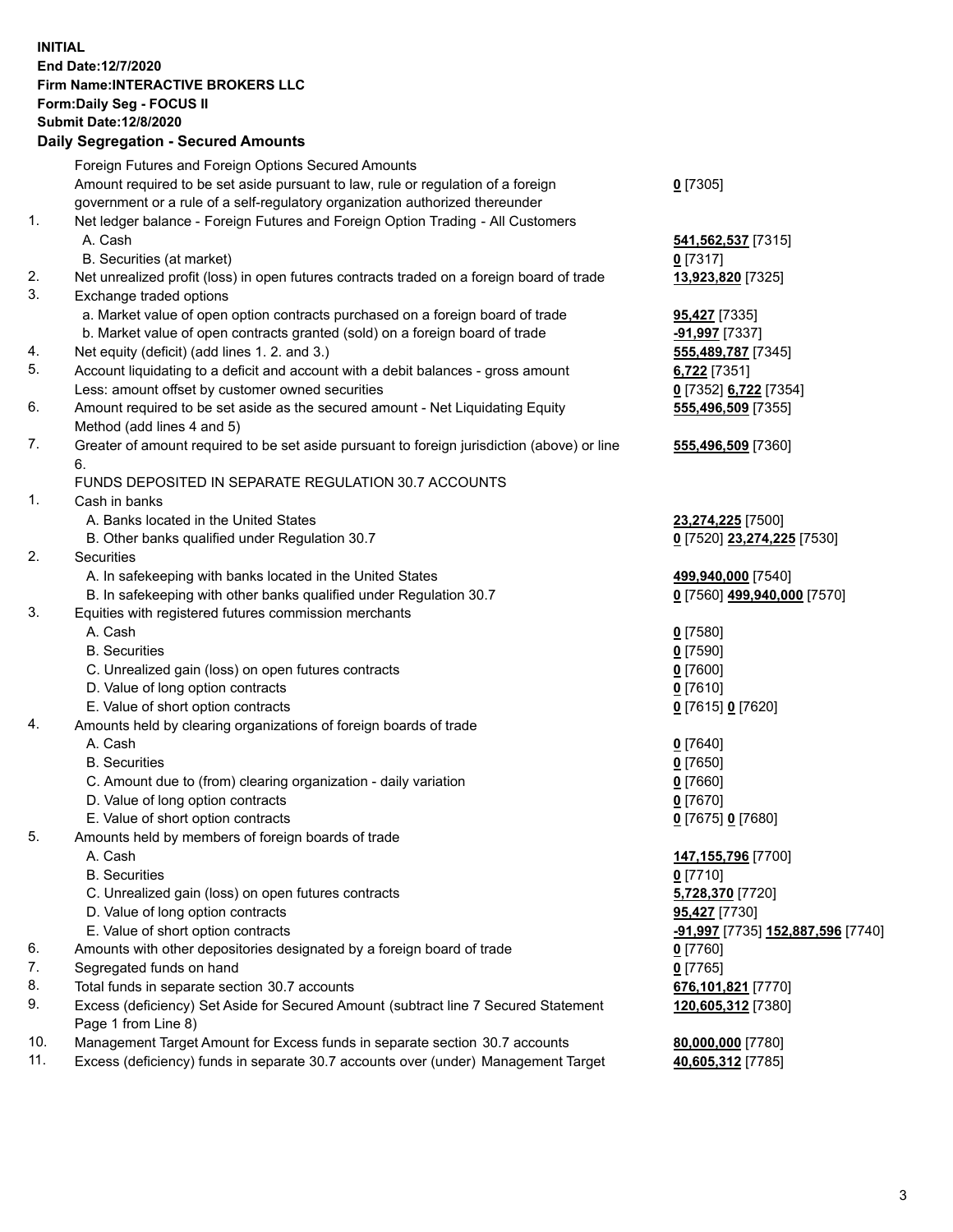**INITIAL End Date:12/7/2020 Firm Name:INTERACTIVE BROKERS LLC Form:Daily Seg - FOCUS II Submit Date:12/8/2020 Daily Segregation - Segregation Statement** SEGREGATION REQUIREMENTS(Section 4d(2) of the CEAct) 1. Net ledger balance A. Cash **5,417,720,093** [7010] B. Securities (at market) **0** [7020] 2. Net unrealized profit (loss) in open futures contracts traded on a contract market **89,654,159** [7030] 3. Exchange traded options A. Add market value of open option contracts purchased on a contract market **296,613,488** [7032] B. Deduct market value of open option contracts granted (sold) on a contract market **-273,346,036** [7033] 4. Net equity (deficit) (add lines 1, 2 and 3) **5,530,641,704** [7040] 5. Accounts liquidating to a deficit and accounts with debit balances - gross amount **5,784,452** [7045] Less: amount offset by customer securities **0** [7047] **5,784,452** [7050] 6. Amount required to be segregated (add lines 4 and 5) **5,536,426,156** [7060] FUNDS IN SEGREGATED ACCOUNTS 7. Deposited in segregated funds bank accounts A. Cash **1,306,902,508** [7070] B. Securities representing investments of customers' funds (at market) **2,451,605,050** [7080] C. Securities held for particular customers or option customers in lieu of cash (at market) **0** [7090] 8. Margins on deposit with derivatives clearing organizations of contract markets A. Cash **2,562,149** [7100] B. Securities representing investments of customers' funds (at market) **2,019,758,082** [7110] C. Securities held for particular customers or option customers in lieu of cash (at market) **0** [7120] 9. Net settlement from (to) derivatives clearing organizations of contract markets **-8,297,823** [7130] 10. Exchange traded options A. Value of open long option contracts **296,433,263** [7132] B. Value of open short option contracts **-273,289,542** [7133] 11. Net equities with other FCMs A. Net liquidating equity **0** [7140] B. Securities representing investments of customers' funds (at market) **0** [7160] C. Securities held for particular customers or option customers in lieu of cash (at market) **0** [7170] 12. Segregated funds on hand **0** [7150] 13. Total amount in segregation (add lines 7 through 12) **5,795,673,687** [7180] 14. Excess (deficiency) funds in segregation (subtract line 6 from line 13) **259,247,531** [7190] 15. Management Target Amount for Excess funds in segregation **155,000,000** [7194] 16. Excess (deficiency) funds in segregation over (under) Management Target Amount **104,247,531** [7198]

Excess